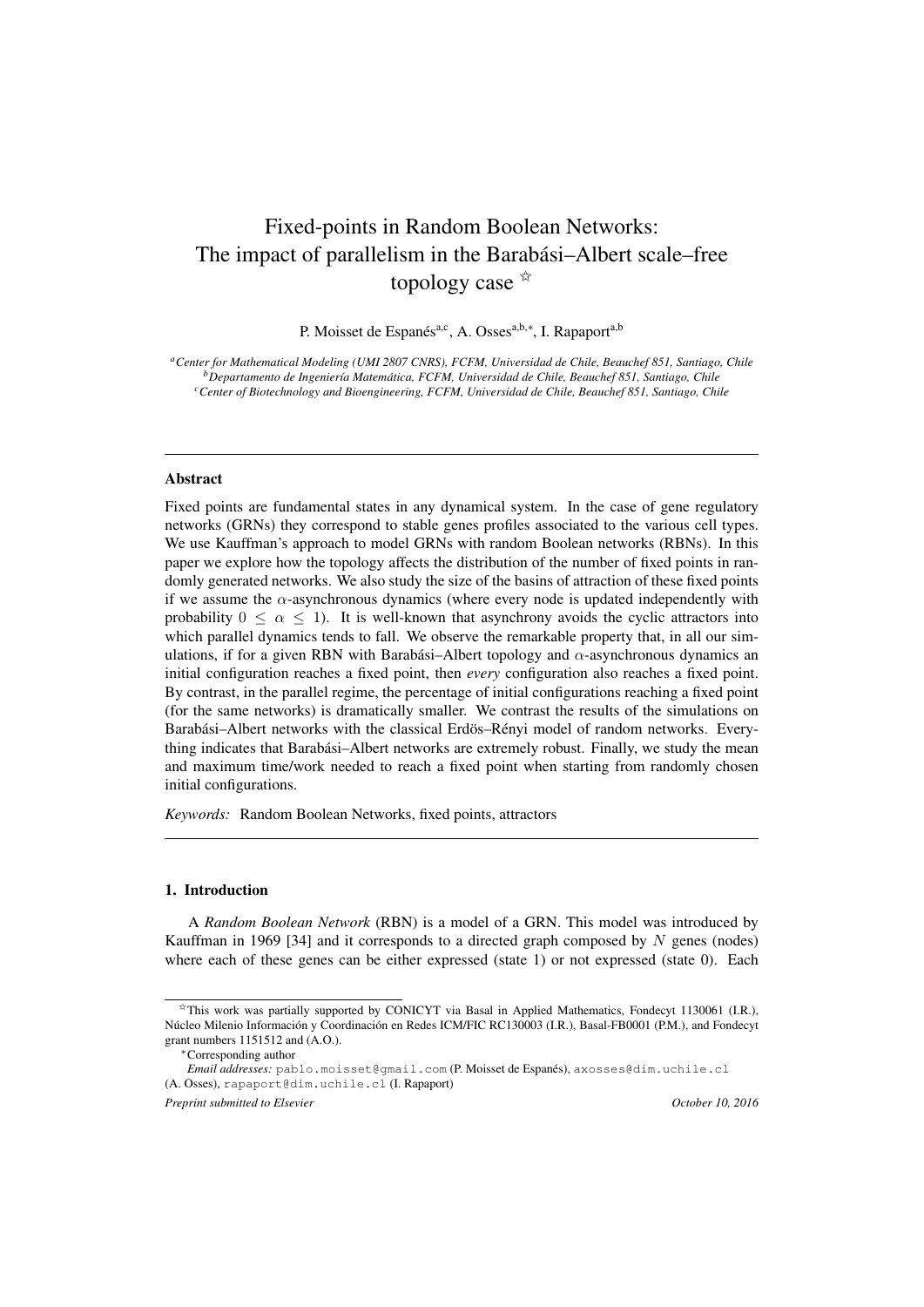gene  $v$  receives K randomly chosen genes as input (K nodes pointing to  $v$ ). In other words, the dynamics is defined *locally*. Kauffman proposed to choose, independently for each node v, any of the  $2^{2^K}$  possible functions  $f_v: \{0,1\}^K \to \{0,1\}$  with equal probability. Finally, a global dynamics  $f: \{0,1\}^N \to \{0,1\}^N$  was defined by applying the local functions *in parallel* (sometimes this is referred to as *synchronous updates*). Kauffman found, through simulations, the existence of a phase transition at  $K = K_c = 2$  (from an ordered phase to a chaotic phase). He also suggested that the number of attractors grows exponentially with  $N$  in the chaotic phase, He also suggested that the number of attractors grows exponentially with *N* in the chaotic phase proportional to N in the ordered phase, and proportional to  $\sqrt{N}$  at the critical value  $K_c = 2$ .

Kauffman's model (and some natural generalizations) motivated a lot of work carried out mainly by physicists. They tackled problems arising from Kauffman's definitions both analytically and numerically: the critical in-degree value [10, 20], the number of attractors [13, 16, 20], the length distribution of the attractors [5, 12], etc. Robustness with respect of different perturbations has been studied. For example in [26, 54] they consider noise in function evaluation, while in [37, 35, 44, 53] they consider node state perturbations. In [52] a negative correlation between modularity (a topological property) and robustness was found. Oscillating behavior and the period of the oscillations is related to the existence and length of rings in the networks [46]. The fact that regulatory networks arose from an evolutionary process imposes some topological properties on them, as it is described in [41]. Evolution of robustness under selective pressure is described in [45] and approaches to design robust networks can be found in [36, 40, 48]. In [50] the effect on robustness of assigning update functions to nodes based on local topological properties is analyzed. All these publications assume synchronous updates. In [8] other deterministic update schedules are analyzed.

From the biologists' point of view, a fundamental challenge of the post-genomic era is the possibility of simulating the dynamics of *real* genetic networks. The enormous amount of available data of molecular interactions within the cell made it possible to examine critically the original RBN model. The first observation was that the topology assumption was inadequate. Contrasting the uniform topology assumed in the original RBNs, it has been shown that real genetic networks exhibit a *scale-free* topology [4, 14, 25, 43]. In such topologies a small fraction of the genes are highly connected whereas the majority of the genes are poorly connected [2, 51]. Therefore, RBNs dynamics with scale-free topology started to be intensively studied [6, 15, 29, 32, 42]. As a good example of topological features influencing the dynamics of a GRN, it is shown in [46] that oscillating behavior and the period of the oscillations are related to the existence and length of rings in the network.

Another criticism of Kauffman's model was that nodes were updated in parallel. Experimental results confirmed a rather intuitive fact: that genes transition between expressed and non-expressed states at different times [18, 22]. Informally, there is no global clock that allows transition to happen only at ticks. Therefore, RBNs with scale-free topology and asynchronous dynamics is a natural model to be analyzed [17]. We would also like to point out that asynchrony in the classical RBN model has also been studied in [28, 30, 39, 46, 49].

Our contribution. *Fixed points* are fundamental states in any dynamical system. In the case of GRNs they correspond to stable gene expression profiles associated to the various cell types. This interpretation has been used for modeling europhil differentiation [31], expression patterns of the segment polarity genes in *Drosophila melanogaster* [3], flower organ specification in *Arabidopsis thaliana* [7], etc.

The goal of this paper is to study the existence of fixed points in RBNs with Barabási–Albert topology. Notice that a state being a fixed point does not depend on the timing (i.e. synchronous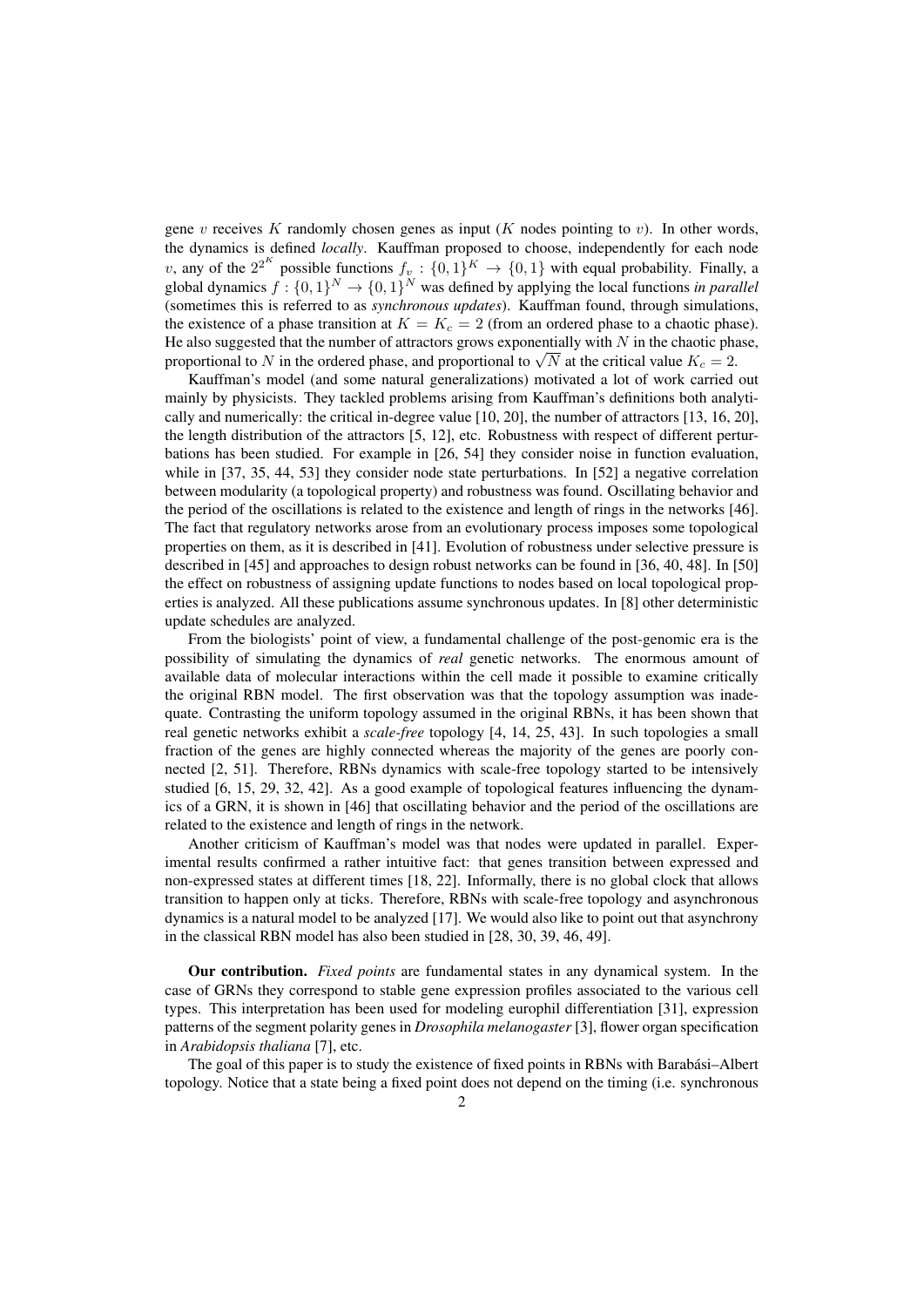vs. asynchronous) of the update rule. In fact, in a fixed point every gene is in a stable state with respect to its local input. Therefore, there is no way to change such global configuration. In that sense, a fixed point is a very robust object of a network, despite the fact that its basin of attraction *can change* depending on how the update rule is implemented.

Once the topology of the network is (randomly) generated some nodes will have only outgoing arcs. These were called *source nodes* by Albert [4] and we will use the same terminology here. Since their states do not depend on the state of any other node we fix their values arbitrarily. In this paper we prove that, for every given assignment to the input nodes, the expected number of fixed points is exactly one (for *every* topology).

Now the main (and natural) question arises. Given a RBN, how can we actually *find* its fixed points? It is clear that testing all the  $2^N$  configurations is impossible. For answering the question we come back to the issue of asynchrony. In fact, in 1994 Bersini and Detours studied an asynchronous version of the cellular automaton Game-of-Life [11]. They observed that the introduction of asynchrony modified the dynamics from a behavior with *long transients* to a behavior with fixed points. This is rather intuitive: asynchrony is a way to avoid the cycle attractors the deterministic (parallel) implementation tend to fall into. Roughly speaking, given a RBN we implement the  $\alpha$ -asynchronous dynamics for different values of  $\alpha$  ( $0 \le \alpha \le 1$ ) [24]. This means that each gene is updated independently with probability  $\alpha$  at each time step. When  $\alpha$  varies from 1 down to 0 the dynamics evolves from the fully deterministic synchronous regime to a more asynchronous regime. When  $\alpha = 0$  we choose randomly only one node at each step.

Our simulations show that RBNs with Barabási-Albert topology for which there exist fixed points *every* initial configuration converges to a fixed point when  $0 \le \alpha \le 1$ . On the other hand, when  $\alpha = 1$ , the percentage of initial configurations that reached a fixed point varies greatly from one network to another. In some cases the percentage is close to 0. In average (considering all the networks we use) the percentage is ∼28.9%. It's worthwhile to note that the tendency to fall into a fixed point is interesting from different points of view. Biologists would be interested in the implications of choosing different update rules in their models, while the problem of finding fixed points is of independent interest for a theoretician. If anything, our experiments show that asynchronous updates provide a very robust heuristic to find fixed points. This contrasts with a more analytic approach, such as the algorithms presented in [16, 21].

In order to find properties which could be associated exclusively to the topology of the network we compare the results of the simulations on Barabási-Albert networks with the results on the classical Erdös–Rényi model of random networks [23]. The main difference with the Barabási–Albert topology is that here we generated networks for which the percentage of initial configurations converging to a fixed point is close to 0. Finally, we study the mean and maximum time/work needed to reach a fixed point when starting from randomly chosen initial configurations.

Therefore, a remarkable and distinguishable dynamical property arise on RBNs with Barabási-Albert topology: robustness of convergence under asynchronous update. This fact could provide some insight about why such topologies are ubiquitous in GRN. Furthermore, asynchronous updating could be a natural mechanism present in GRNs in order to avoid cyclic dynamics [49]. We limited our study to Barabási-Albert topologies, which are a particular case of small-world networks. This, combined with additional choices we made for the boolean network generation algorithm, resulted in scale–free GRNs which are in the ordered phase regime. We observe that changing from a synchronous ( $\alpha = 1$ ) to an asynchronous( $\alpha < 1$ ) update rule dramatically increases the "stability" of the networks in terms of the fraction of trajectories that reach eventually a fixed point. Because of reasons we will state in Section 2.2, we choose parameters to generate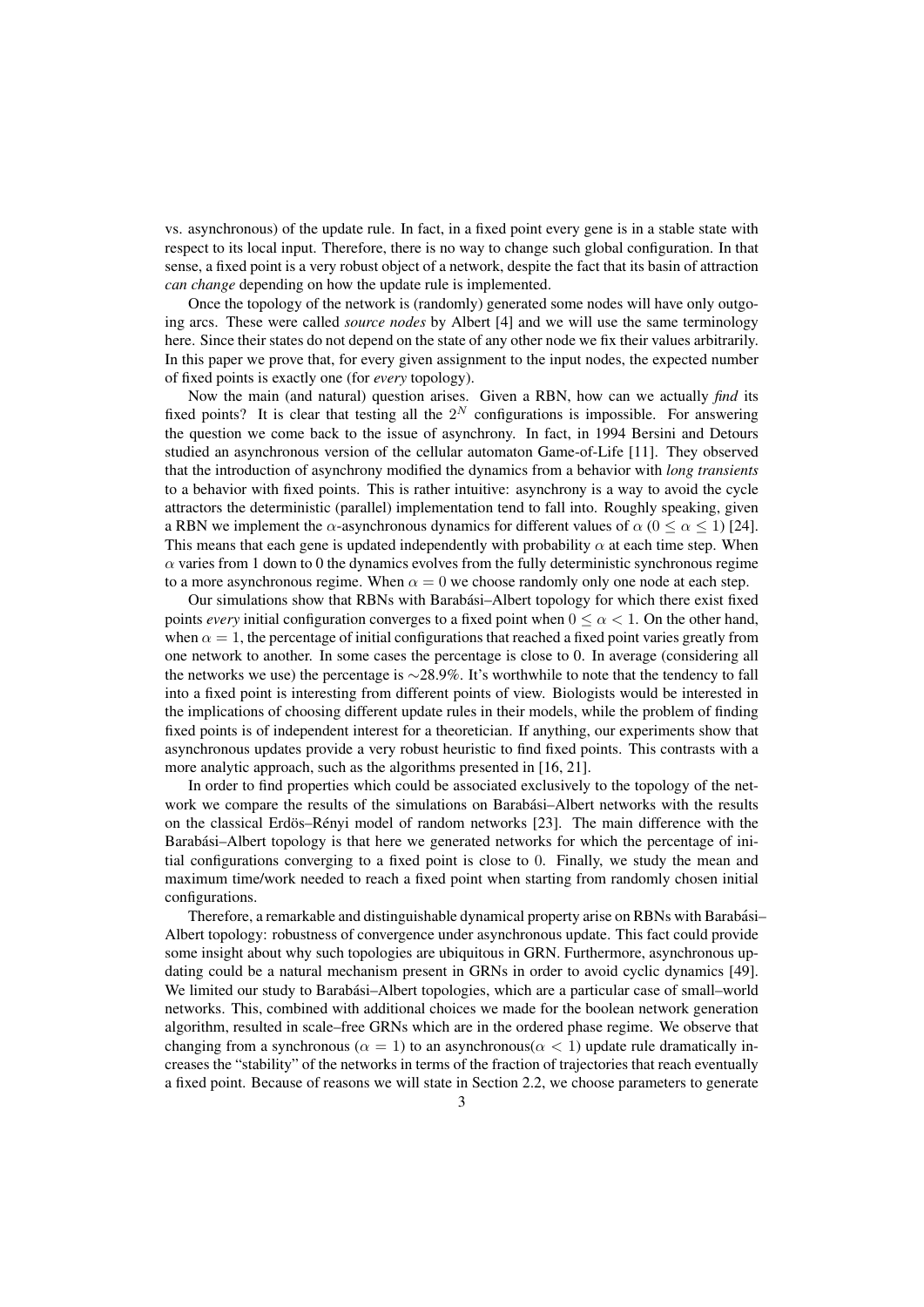Erdös–Rényi topologies that produce GRNs lying on the boundary between the chaotic and ordered phase regions. These networks also become more stable when switching from synchronous to asynchronous updates, but the effect is not as marked as in the Barabási–Albert networks. We defer considering other families of small–world topologies and scale–free exponents that induce GRNs in the chaotic phase regime to future research.

# 2. Network model

A *Random Boolean Network (RBN)* corresponds to a directed graph composed by N genes (nodes) where each of these genes can be either expressed (state 1) or not expressed (state 0). We will refer to the nodes of a RBN as  $v_1, v_2, \ldots, v_N$ . We define  $K_i^{in}$  as the in-degree of node  $v_i$  and  $K_i^{out}$  as the out-degree of node  $v_i$ . Every zero in-degree node is called a *source node*, while every non-zero in-degree node is called an *internal node*. A *configuration* of the network is a vector  $\mathbf{s} \in \{0,1\}^N$  that associates a binary state to each of the nodes.

## *2.1. Dynamics*

We assign to each gene  $v_i$  a *local transition rule*  $\phi_i : \{0,1\}^{K_i^{in}+1} \to \{0,1\}$ . Informally, the value of  $\phi_i$  depends on the state of the  $K_i^{in}$  input nodes together with the state of  $v_i$  itself. source nodes always remain in the same state. More precisely, if  $K_i^{in} = 0$ , then  $\phi_i(0) = 0$ and  $\phi_i(1) = 1$ . For each internal node  $v_i$  we construct randomly its local transition function as follows. Call k the in-degree of  $v_i$  (i.e,  $k = K_i^{in}$ ). There are  $2^{2^k}$  possible functions of the form  $f: \{0,1\}^k \to \{0,1\}$ . A straightforward approach is to choose one of these functions from a uniform probability distribution. Nevertheless, before selecting a function, we should rule out those which do not strictly depend on all of its arguments (otherwise we would not be respecting the network topology). To define this concept precisely, we say that a function  $f: \{0,1\}^k \to \{0,1\}$  strictly depends on its arguments iff for all  $j \in \{1,2,\dots,k\}$ , there exist  $x_1, x_2, \cdots, x_{i-1}, x_{i+1}, \cdots, x_k \in \{0, 1\}$  such that  $f(x_1, x_2, \cdots, x_{i-1}, 0, x_{i+1}, \cdots, x_k) \neq$  $f(x_1, x_2, \dots, x_{i-1}, 1, x_{i+1}, \dots, x_k)$ . We fix function  $\phi_i$  by selecting one (randomly) among all those functions strictly depending on all of its arguments.

The global update rule is characterized by a real parameter  $\alpha \in [0, 1]$ . We denote the global transition rule by  $\Phi_{\alpha} : \{0,1\}^N \to \{0,1\}^N$ , and we define it through the following protocol:

- 1. Select each internal node independently with probability  $\alpha$ . We call *selected nodes* this set of randomly chosen internal nodes. For the special case  $\alpha = 0$  we select randomly *a single* internal node (i.e, the set of selected nodes is a singleton).
- 2. Update in parallel all the selected nodes (applying the local transition rule in all the nodes belonging to such set). Do not change the state of the other nodes (input nodes and nonselected nodes).

Let  $\mathbf{s}_t \in \{0,1\}^N$  be a configuration of a RBN at time  $t \in \mathbb{N}$ . A *stochastic trajectory*, starting from the initial configuration  $s_0$ , is the sequence  $s_0, s_1, s_2, \ldots$ , where  $s_i = \Phi_\alpha(s_{i-1})$ .

The parameter  $\alpha$  can be thought of as a measure of parallelism in the update process. The strictly sequential-random policy rule is captured by  $\alpha = 0$ , where only one internal node is updated at each step. Similarly, by making  $\alpha = 1$ , we represent the full parallel-deterministic policy rule, where all the internal nodes are updated at each step. If  $\alpha = 1$  we call the resulting trajectory the *deterministic trajectory* of the system. A configuration s is a *fixed point* of a RBN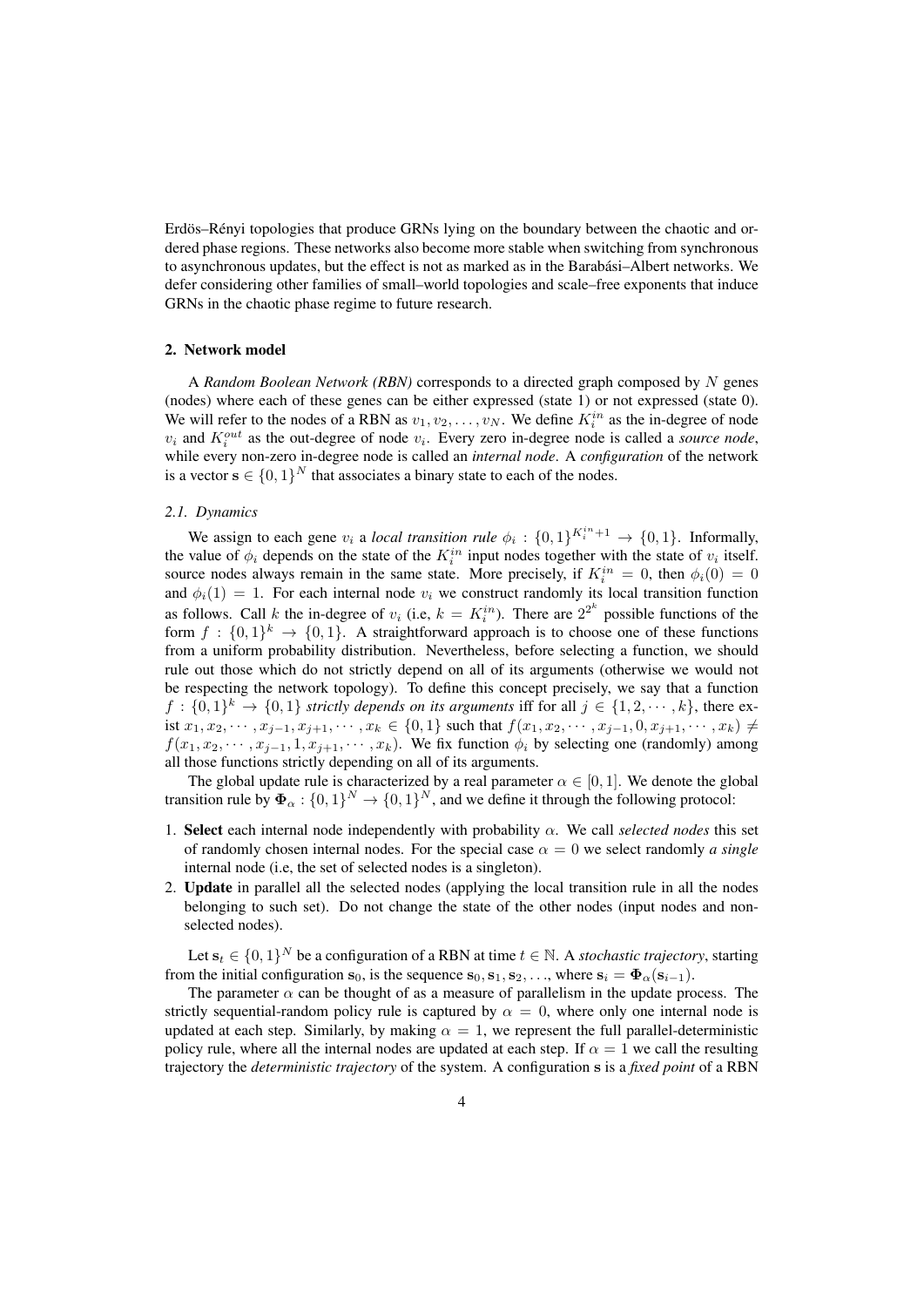iff  $Pr{\Phi_{\alpha}(s) = s}$ =1. This is equivalent to say that  $\Phi_1(s) = s$ . Therefore, s is a fixed point *regardless of the choice of* α.

We measure time simply by counting the applications of  $\Phi_{\alpha}$ . Therefore, the time to go from  $s_0$  to  $s_T$  in a trajectory is T. This notion of time neglects the fact that the computational effort to evaluate  $\Phi_{\alpha}$  depends on  $\alpha$ . The expected number of  $\phi$ 's to be evaluated is  $\alpha N_I$  where  $N_I$  is the number of internal nodes. Thus, we define the *work* to go from state  $s_0$  to  $s_T$  to be  $\alpha T$  for all  $\alpha > 0$ . For the special case  $\alpha = 0$  we define the work as  $\frac{1}{N_I}T$ .

When considering the dynamics of the network with  $\alpha = 1$ , it is clear that the trajectory will eventually become cyclic. Note that if the system reaches a fixed point, the length of the period is 1. Both the time to enter the cycle and the period are bounded by  $2^{N_I}$ , where  $N_I$  is the number of internal nodes. However, if  $\alpha < 1$ , the idea of cycle is insufficient to describe a trajectory that does not reach a fixed point. Instead, we have a set of configurations which are visited infinitely often. This greatly complicates the numerical determination of any eventual convergence to a fixed point. We therefore select a somewhat arbitrary time horizon to interrupt our simulations.

Notice that, given an initial configuration  $s_0$ , the set of configurations reachable from  $s_0$  by repeated applications of  $\Phi_1$  is a subset of the set of configurations potentially reachable from  $s_0$ by repeated applications of  $\Phi_{\alpha}$  when  $\alpha < 1$ . In other words, the stochastic trajectory can visit a larger portion of the state space than the deterministic one.

A remarkable feature of selecting the local update functions randomly, as we did, is that we can predict, in a statistical sense, the number of fixed points in the network. This is a particular case of a fact stated in [47] (Equation 35), where they analyze the expected number of attractors of arbitrary length L. We include our own derivation to make the paper self-contained. Besides, since we are using asynchronous updates, cases where  $L > 1$  are irrelevant. This allows us to write a much shorter and elementary proof.

Consider an arbitrary configuration  $\mathbf{s} \in \{0,1\}^N$ . What is the probability of s to be a fixedpoint? First notice that s is a fixed point if and only if  $s_i = \phi_i(s_{i_1}, \dots, s_{i_{k_i}})$  for every  $i \in$  $\{1, \ldots, N\}$ , where  $v_{i_1}, \ldots, v_{i_{k_i}}$  are the input nodes of  $v_i$ .

It follows from the definition of the  $\phi_i$ 's functions, that

$$
\Pr\{\phi_i(\mathbf{s}_{i_1},\ldots,\mathbf{s}_{i_k})=0\}=\Pr\{\phi_i(\mathbf{s}_{i_1},\ldots,\mathbf{s}_{i_k})=1\}=\frac{1}{2}
$$

for every internal node  $v_i$ . The reason for that is the following: if a function  $\phi_i$  strictly depends on all of its arguments then the complementary function (the one where we replace 1's with 0's and 0's with 1's) also does. On the other hand,  $Pr{\phi_i(\mathbf{s}_i) = \mathbf{s}_i} = 1$  for every source node  $v_i$ . Therefore, the probability of s to be a fixed-point is  $2^{-N_I}$ , where  $N_I$  is the number of internal nodes.

Let  $X_s$  be the Boolean random variable that equals 1 if the configuration s is a fixed point and 0 otherwise. The expected number of fixed points is

$$
\sum_{\mathbf{s}\in\{0,1\}^N} \mathbb{E}(X_{\mathbf{s}}) = \sum_{\mathbf{s}\in\{0,1\}^N} 2^{-N_I} = 2^{N-N_I}
$$

Note that  $N - N_I = N_E$  is the total number of source nodes of the network. If we fix all these source nodes to some arbitrary value in the initial configuration, then the expected number of fixed points goes down to 1. In fact, in that case, the number of effective different configurations is  $2^{N-N_E} = 2^{N_I}$  and the expected number of fixed points becomes  $2^{N_I - N_I} = 1$ instead of the original  $2^{N-N_I}$ .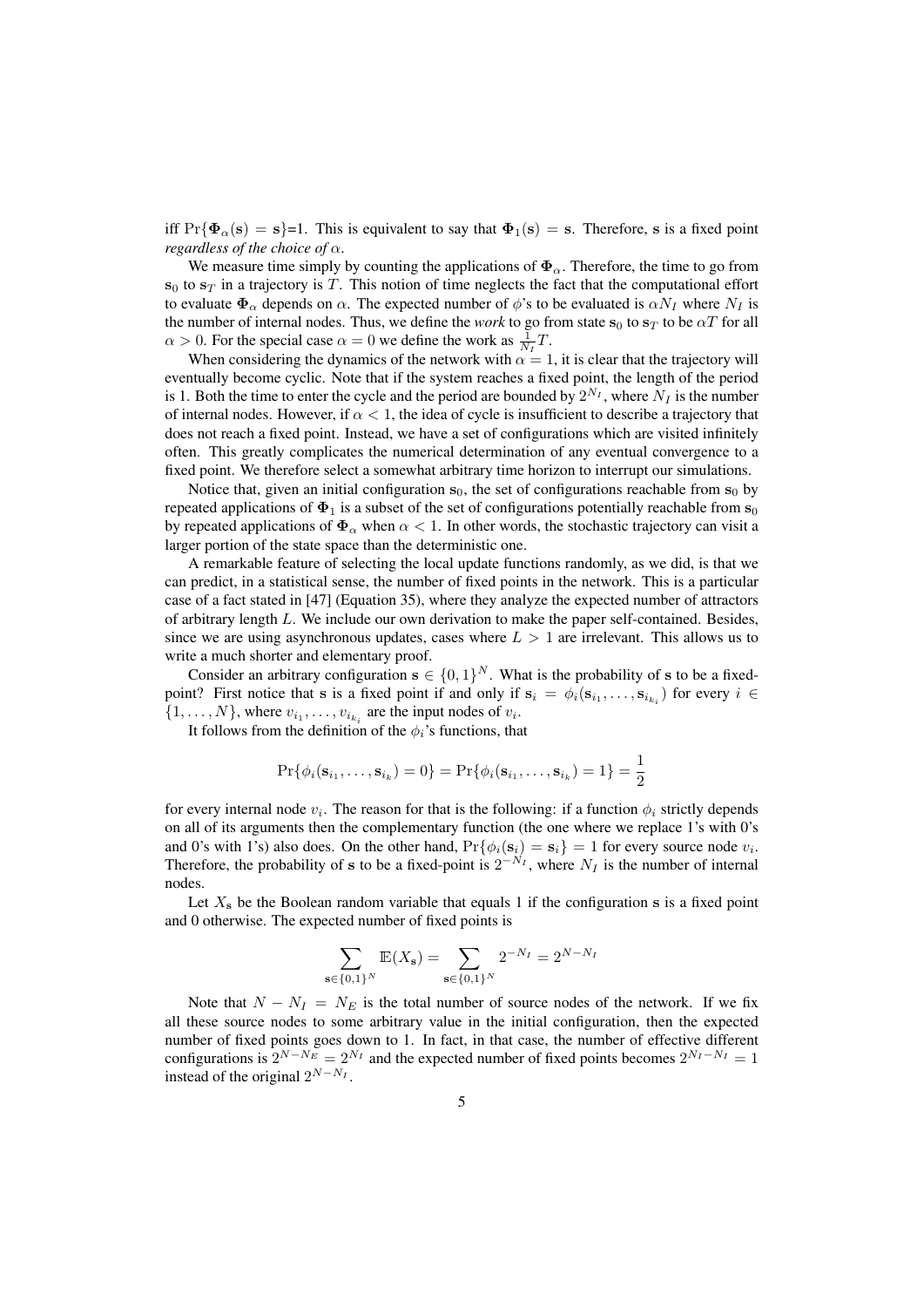Until this point, neither the definitions nor the theorem we just described make assumptions about the topology of the RBN. Note that the theorem is only about the expectation of the number of fixed points, and gives no further information about the probability distribution of them. As we will see later on, the topology of the network does influence this distribution. In the following subsection we will describe two families of topologies that have been studied in the literature.

#### *2.2. Topology*

We start describing here a process by which we construct a *directed BA network* with N nodes and average in/out-degree equal to k. Let  $N_0$  and k be positive integers such that  $k \leq$  $N_0 \leq N$ . The process starts from a directed clique with  $N_0$  nodes (i.e,  $N_0(N_0 - 1)$  arcs). Call these nodes  $v_1, v_2, \ldots, v_{N_0}$ . The process now involves  $N - N_0$  growth stages, numbered  $N_0 + 1$ ,  $N_0 + 2$ , ..., N. At each stage, a single node is added to the network.

Call  $v_i$  the node added at stage i. We will also add k edges to the growing network. We toss a fair coin and proceed as follows:

- 1. In the case of heads we add k edges pointing from k different nodes in  $\{v_1, \ldots v_{i-1}\}$  towards  $v_i$ . These  $k$  nodes are selected randomly following a *preferential attachment rule* such that the probability of  $v_j$  to be selected is proportional to  $K_j^{out} + 1$ .
- 2. In the case of tails we add k edges pointing from  $v_i$  to k different nodes in  $\{v_1, \ldots v_{i-1}\}.$ These k nodes are selected randomly following a *preferential attachment rule*, such that the probability of  $v_j$  to be selected is proportional to  $K_j^{in} + 1$ .

We will refer to the process just described as the *BA algorithm* because it is based on previous work by Barabási and Albert [9]. Following [32], we started with a clique of size  $N_0 = 5$  and average in/out-degree  $k = 2$  to create the topology using the BA method. If a RBN has a topology created by the BA algorithm, we will call it a *BA network*. An interesting property of BA networks is that the scale–free exponent is 3, regardless of the value of  $k$ . This exponent has an important influence on the dynamics, as was shown in [5].

The BA method, as defined here, never creates an edge from some node to itself. The same assumption is present in [9] and [32] and is pervasive in the literature. It is noteworthy that the theorem proved in Subsection 2.1 does not require a special topology. Therefore, it still applies to networks where auto-regulation is present. Thus, for given values for the input nodes, the expected number of fixed points would still be 1. However, it is conceivable that the probability distribution of the number of fixed points will change.

In the next sections, we compare the results on BA networks with the classical Erdös–Rényi model of random networks [23] (random directed graphs). By doing so we intend to find properties which could be associated exclusively to the topology of the network. This type of comparison to assess the influence of topology is common in this field of research, see for example [29]. Random networks of this well-known Erdös–Rényi family can be easily generated. Let  $p$  be a real number in the [0, 1] interval. Each potential link  $(v_i, v_j)$  is selected independently with probability p. Therefore, the expected number of links in the Erdös–Rényi network is  $pn(n-1)$ , where *n* is the number of nodes in the Erdös–Rényi network. We will call this process the  $\overline{ER}$ *algorithm*. If a RBN has a topology created by the ER algorithm, we will call it an *Erdös–Rényi network* or *ER network*, for brevity.

Conceptually, to make such comparison "fair," we have to adjust the parameters used by the generation algorithm so the networks generated have some common statistical properties. It seems reasonable to preserve both the number of internal nodes and the average in-degree. The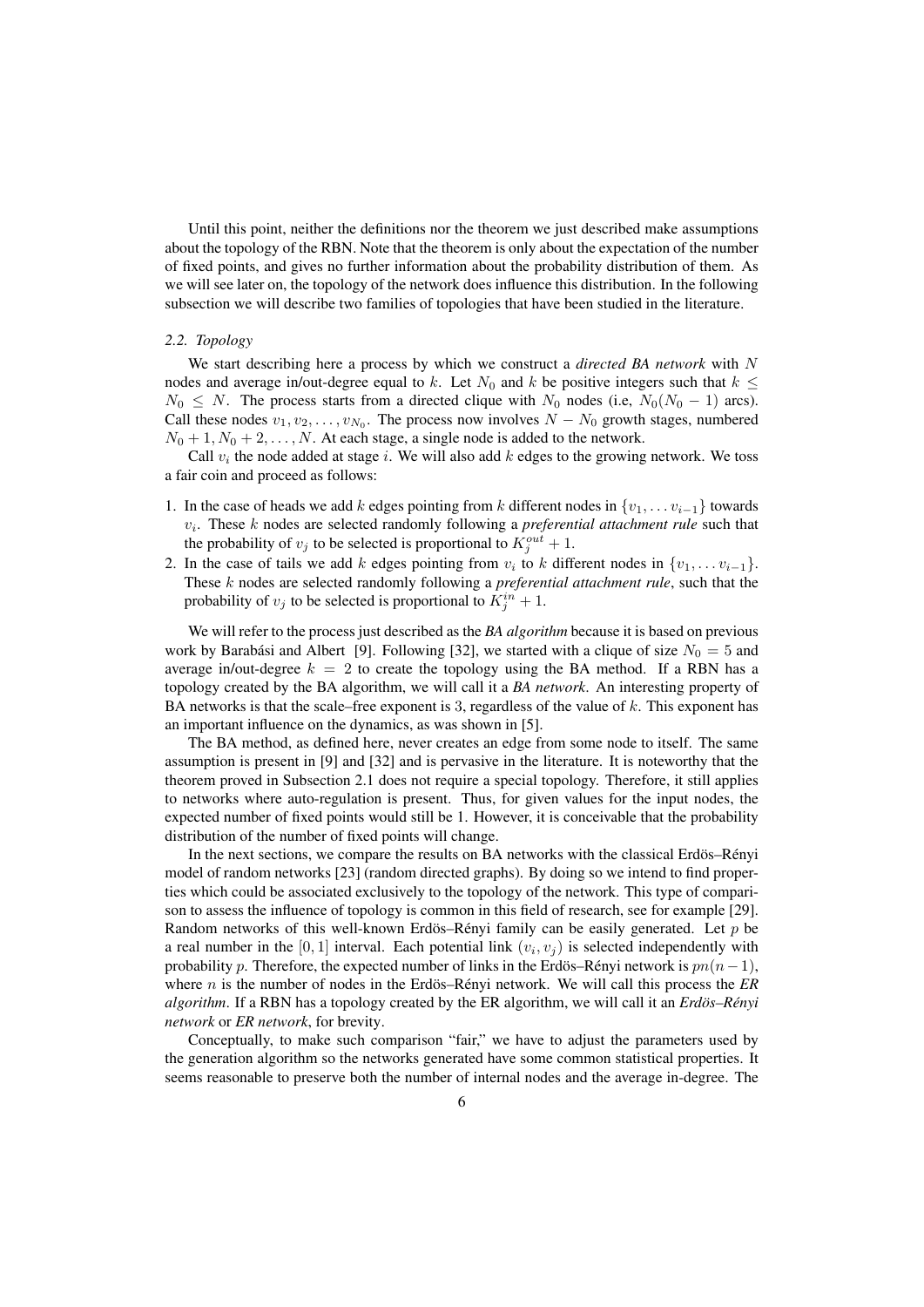first parameter determines the number of states the system can be in, after the state of the source nodes have been fixed. The average in-degree is a measure of connectivity and density. Formally, if we run the topology generation BA algorithm presented for BA networks with parameter  $N$ (recall that  $N_0 = 5$  and  $k = 2$ ) we will obtain a BA network  $G_{BA}$ . The average in-degree is  $k = 2$ . Call  $N_I$  the expected number of internal nodes of  $G_{BA}$ . Similarly, if we run the topology generation ER algorithm with parameters n and p, we will obtain a graph  $G_{ER}$ .

The problem we wish to solve is: Given  $N_I$  find n and p such that the expected in-degree of nodes in  $G_{ER}$  is 2 and the expected number of internal nodes of  $G_{ER}$  is  $N_I$ . Therefore,

$$
p \cdot (n-1) = 2 \tag{1}
$$

$$
n \cdot (1 - (1 - p)^{n-1}) = N_I \tag{2}
$$

From Eqn 1,  $p = \frac{2}{(n-1)}$ . Substituting in Eqn 2:

$$
n \cdot \left(1 - \left(1 - \frac{2}{(n-1)}\right)^{n-1}\right) = N_I \tag{3}
$$

The only unknown is  $n$ , and although this equation is hard to solve in closed form, the right hand side behaves linearly in the asymptotic sense. Using simple calculus techniques, we can estimate the solution to Eq 3 as:

$$
n = (N_I - 2 \cdot e^{-2}) \frac{1}{1 - e^{-2}}
$$
 (4)

The asymptotic approximation is so good that the rounding of  $n$  to an integer is the biggest source of error even for small values, say 10, of  $N_I$ . Therefore, for practical purposes, Eq 4 gives the exact answer. To use this formula you have to know  $N_I$ , though. In spite of  $N_I$ being determined by  $N$ , it is not straightforward to find out an explicit formula. To obtain an approximation, we can simply generate a suitable number of networks using the BA algorithm and estimate  $N_I$  as the average of the number internal nodes over all the generated graphs.

#### 3. Experiments

We programmed a simulator using about 700 lines of portable ANSI C. We ran a number of pseudo-random experiments. The main goal was to study the influence of the parameter  $\alpha$  in the dynamics of the networks. More precisely, we were interested in answering, *for a given network*, the following questions as a function of  $\alpha$ :

- 1. Are there fixed points?
- 2. If yes,
	- a) how many?
	- b) what fraction of trajectories converge to a fixed point?
- 3. If we restrict the analysis to those trajectories that converged to a fixed point,
	- a) what is the average time (number of iterations) until a fixed point is reached?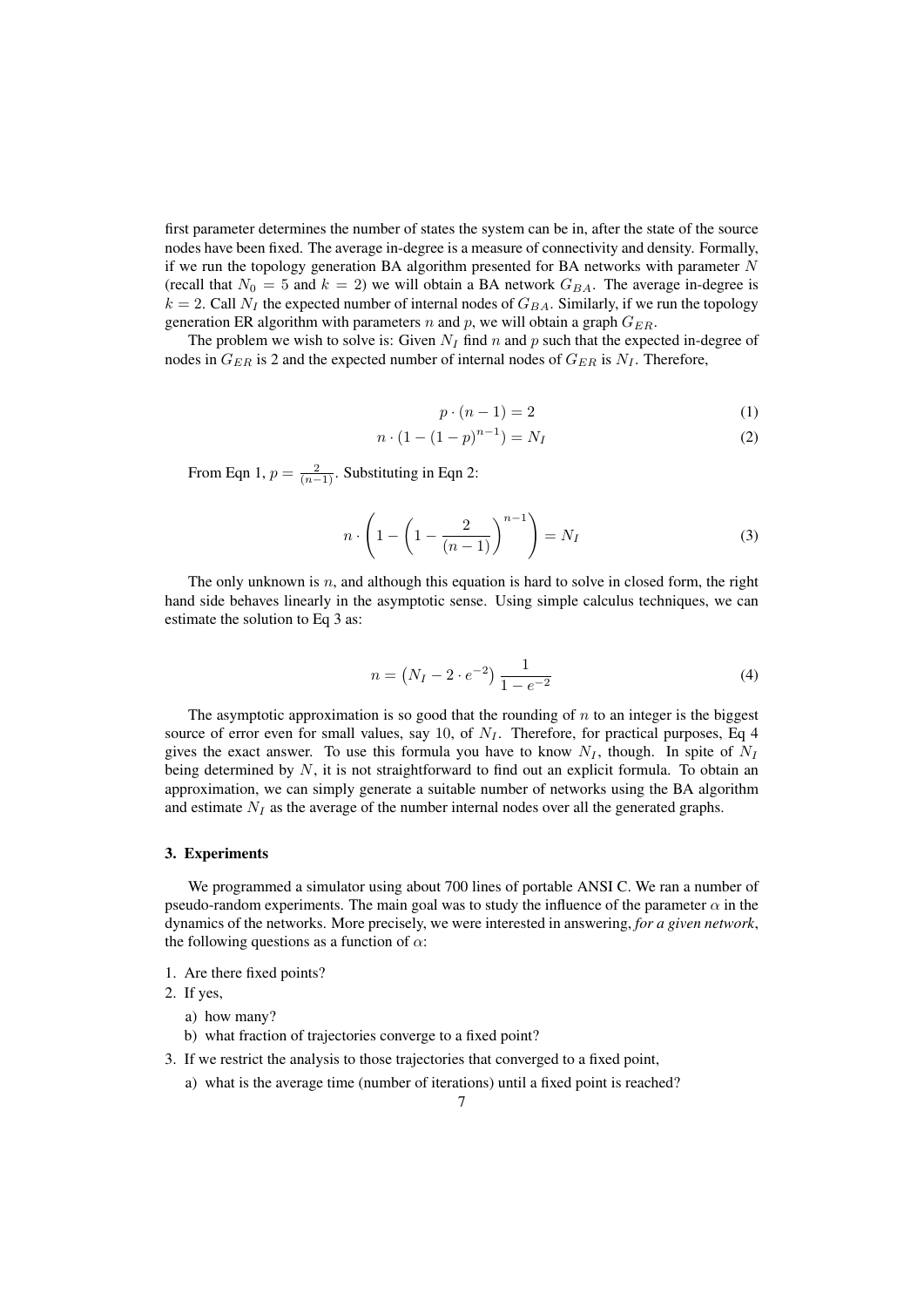## b) what is the average work (total number of operations)  $\frac{1}{1}$  until a fixed point is reached?

We setup the time horizon to 50000 iterations. This number seems to yield a robust determination of whether the network eventually reaches a fixed point or not. For the BA networks we ran the BA algorithm using parameters  $N = 100$  and  $k = 2$ . We generated 50 networks. For each network we generated 1000 initial configurations. The states were generated randomly, but the values corresponding to source nodes were set to zero. More precisely, to generate the initial configuration s of a network N, if  $K_i^{in} = 0$  then the *i*-th component of s was set to zero. Otherwise, the  $i$ -th component of s was generated randomly by tossing a fair coin.

Each one of the  $50 \times 1000$  pairs network/initial configuration was used as a starting point for 11 simulations, each one using a different value of  $\alpha$ . The values of  $\alpha$  were 0, 0.1, ..., 0.9, 1. We ran each one of the  $50 \times 1000 \times 11$  simulations until the trajectory converged to fixed point or the time horizon was reached.

For the networks using the Erdös–Rényi topology we had to compute the input parameters for the ER algorithm (n and p). To estimate  $N<sub>I</sub>$ , we generated 10000 graphs using the BA algorithm, with  $k = 2$  and  $N = 100$ . Then we divided the total number of internal nodes by 10000, which yielded  $N_I = 62.745$ . By using Eq 4, we determined  $n = 72$ . From Eq 1 we obtained  $p = 0.028196$ .

With the two parameters, we repeated the process we used for the BA networks: We created 50 random networks and, for each one, we generated 1000 initial conditions. We also used the same values for  $\alpha$  and the same time horizon for the simulations. We verified that the BA algorithm indeed produces graphs with vertex degrees that follow a power law probability distribution. Figure 1 shows the relative frequency of each degree, for the 50 BA networks. The diagram, in log-log coordinates, shows a high similarity with a straight line. This is what we expect from a power-law distribution. The noise for the higher vertex degrees is not surprising, as highly connected vertices are rare and hence the population size is small.



Figure 1: Relative frequency of vertex degrees in the 50 BA networks

<sup>&</sup>lt;sup>1</sup>Notice that, for  $\alpha = 0$ , the amount of work per iteration is minimal (only 1 node is updated). On the other extreme, when  $\alpha = 1$ , the amount of work per iteration is maximal (all the internal nodes are updated in parallel in each iteration).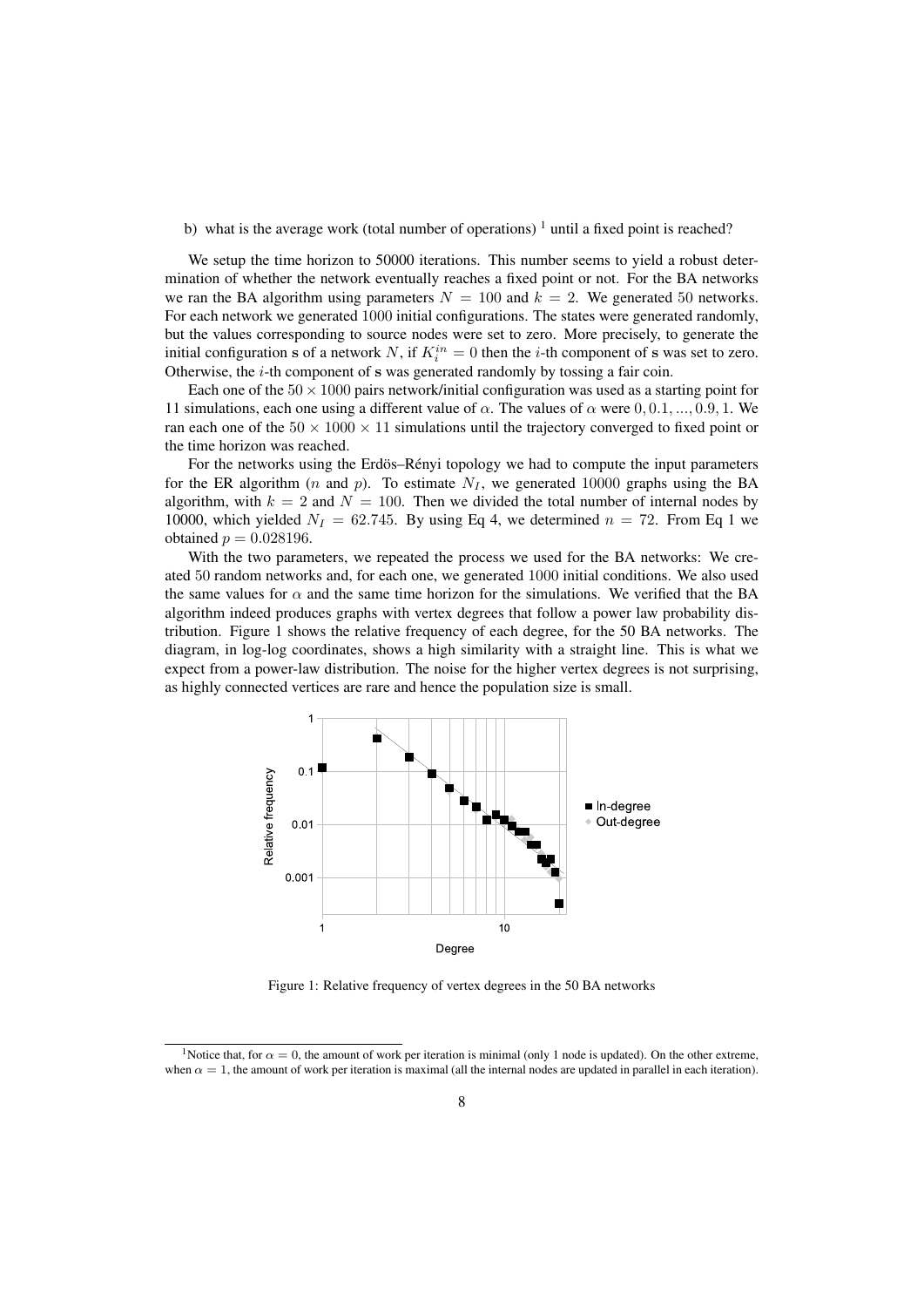### 4. Results and analysis

## *4.1. Number of fixed points*

For both the BA and the Erdös–Rényi families we computed the number of fixed points found per each network and we summarize the results in Figures 2 and 3. The vertical axis of the histograms represent relative frequency over the 50 networks tested. Note that in 15 out of the 50 generated BA networks, no fixed point was found. More precisely, for all  $\alpha$ , none of the 1000 trajectories was absorbed into a fixed point within the 50000 iterations used as time horizon. The number of ER networks for which no fixed-point was found is 23.



Figure 2: Frequency of number of fixed points for BA networks.

Figure 3: Frequency of number of fixed points for ER networks.

We proved analytically in Section 2 that the expected number of fixed points for any network is 1. Unfortunately, the actual distribution is hard to compute and therefore we use histograms as a base for a numerical approximation. We can see in Figure 2 that for BA network the most likely number of fixed points is 1. If we use the relative frequencies to approximate probabilities, then the estimated expected number of fixed points is 1.08, which is close to the theoretical prediction.

By contrast, for the Erdös–Renyi model, we can see in Figure 3 that the distribution gets more skewed and 0 becomes the most likely value. The estimation of expected number of fixed points in this case yielded 0.88. This estimation is close to 1 if we consider we are using only 50 networks and the number of potential fixed points is about  $2^{N_I}$ , with  $N_I \approx 63$ , as we described in Subsection 2.2.

## *4.2. Fraction of converging trajectories*

We begin by focusing our analysis on those 35 BA networks for which we were able to prove the existence of fixed points (by finding them). Recall that we used 1000 initial configuration per network. If  $\alpha < 1$  (i.e,  $\alpha = 0, 0.1, \ldots, 0.9$ ) out of the 350000 stochastic trajectories we computed, 100% of them reached a fixed point. Despite the fact that for all these 35 networks we were also able to find at least one converging trajectory when  $\alpha = 1$ , the situation in this case changed dramatically. In fact, out of the 35000 deterministic trajectories we simulated for those 35 networks, only ∼28.9% of them reached a fixed point. Notice also that the percentage of deterministic trajectories that reached a fixed point varied greatly form one network to another.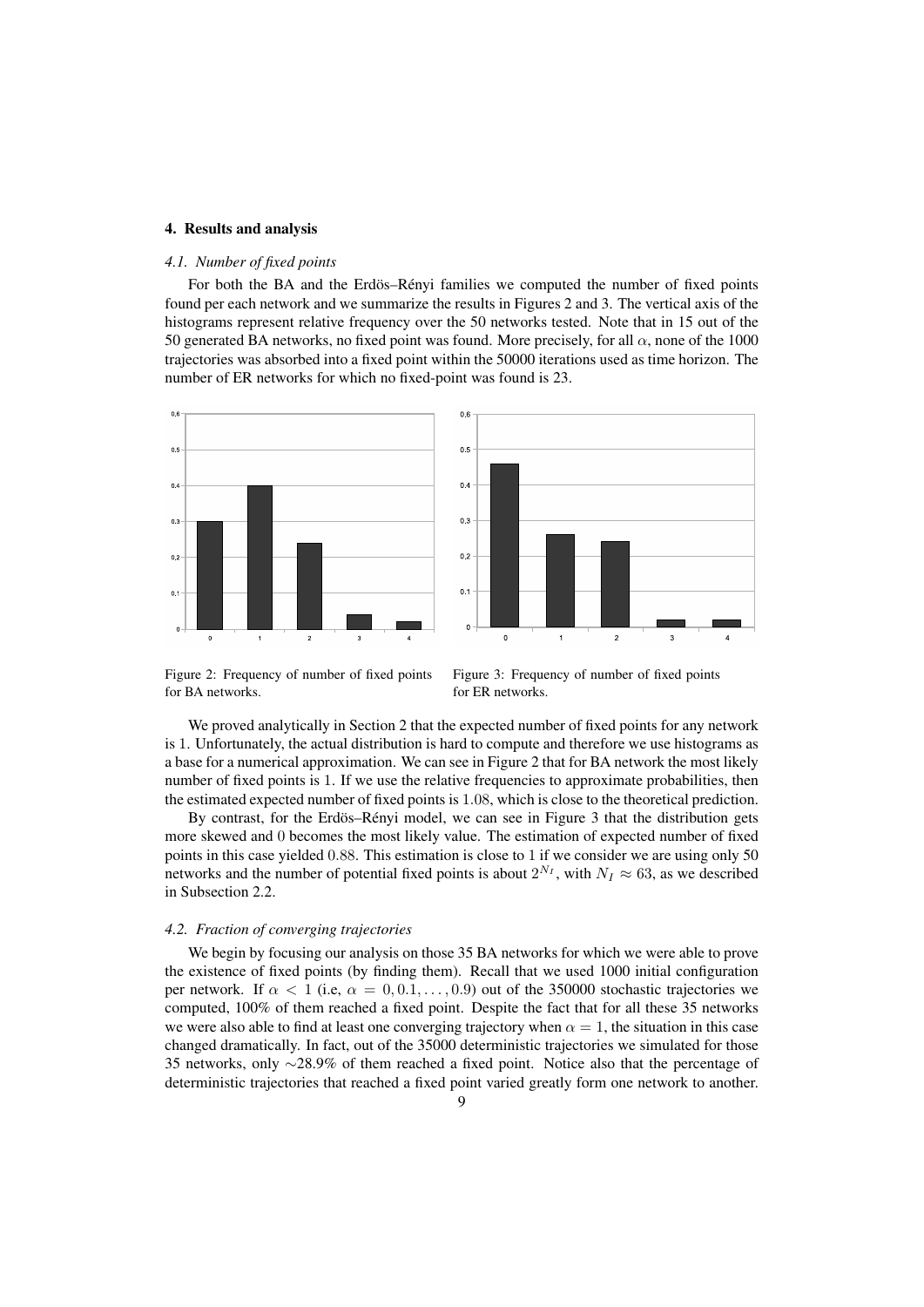We present the percentages for each network in Figure 5. Every single trajectory that did not reach a fixed point ended in a cycle within the time horizon. For presentation purposes, we included the analogous diagram for  $\alpha < 1$  in Figure 4.





Figure 4: Percentage of simulations that converged when  $\alpha$  < 1 for each of the 35 BA networks with at least one fixed point.

Figure 5: Percentage of simulations that converged when  $\alpha = 1$  for each of the 35 BA networks with at least one fixed point.

We immediately notice that a higher proportion of simulations reached a fixed point when  $\alpha$  < 1 than when  $\alpha$  = 1. This is not unexpected as the non-determinism in the stochastic trajectories is a way to avoid the cyclic attractors the deterministic trajectories tend to fall into. The remarkable property is that, if for a given network a single trajectory with  $\alpha < 1$  converged to a fixed point, then *all the trajectories* with  $\alpha < 1$  also converged (although not necessarily to the same point). Also note that all the fixed point discovered through fully parallel updates were also discovered with the  $\alpha < 1$  simulations. This indicates that stochastic updates can be used as a robust method to detect the existence of fixed points.

For the ER networks we computed the same statistics as we did for the BA networks, were applicable. There were 27 out of the 50 networks were we found at least a fixed point. Interestingly, only 21 of those fixed points were detected by deterministic trajectories. The breakdown of percentages of converging trajectories by network for the case  $\alpha = 1$  is presented in Figure 7. Every single trajectory that did not reach a fixed point ended in a cycle within the time horizon. The breakdown of percentages by network for the case  $\alpha < 1$  is presented in Figure 6. We notice immediately the difference between Figures 6 and 4: For some Erdös–Rényi networks with fixed point not all stochastic trajectories converged to a fixed point while all trajectories converged in the BA networks case, as we already described before.

To emphasize the differences in the qualitative behavior we look more closely at two particular networks. We selected one ER network for which the percentage of trajectories that converged (considering all  $\alpha$  < 1) was about 50%. Recall that 1000 initial configurations were used, 10 values of  $\alpha$  were tried and one trajectory per  $\alpha$  was simulated. That means that about 5000 out of 10000 trajectories converged to a fixed point for that particular network. The histogram in Figure 9 shows that the choice of the initial configuration changes the probability of reaching a fixed point. The heights of the bars represent numbers of initial configurations. The horizontal axis is the percentage of trajectories (starting from one particular initial configuration) that converged to a fixed point. For instance, for the ER network, we can deduce the following: 160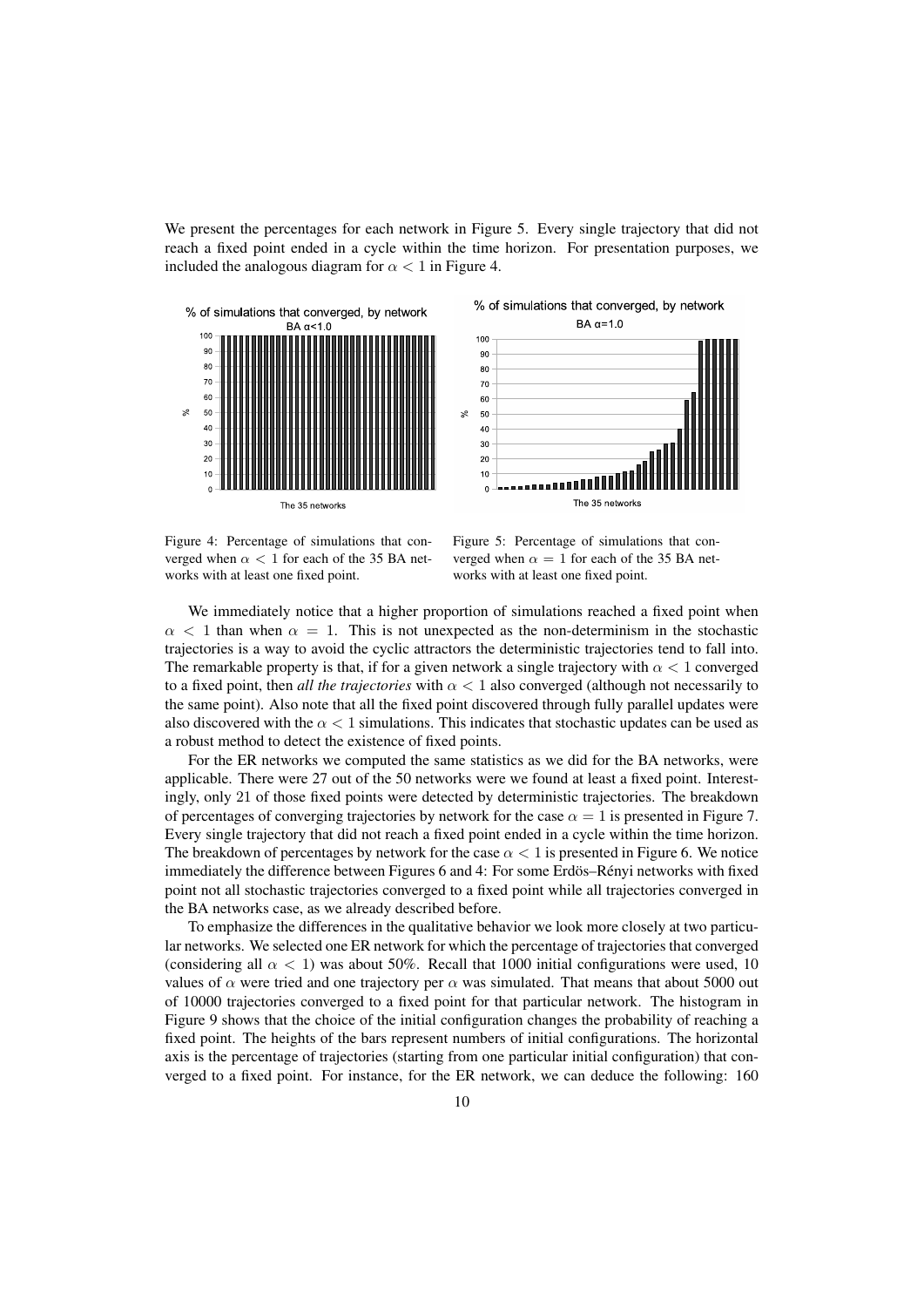



Figure 6: Percentage of simulations that converged for each of the 27 ER networks where a fixed point was found.

Figure 7: Percentage of simulations that converged for each of the 21 ER networks where a fixed point was found.

initial configurations converged in 40% of the simulations. Since for each initial configuration we ran exactly 10 simulations there is no need to associate intervals with bins. For contrast, we show in Figure 8 the analogous histogram for an arbitrary BA network with a fixed point.



Figure 8: Histogram of number of initial configurations that lead to a converging trajectory for a single BA network which had at least one fixed point  $(\alpha < 1)$ .

Figure 9: Histogram of number of initial configurations that lead to a converging trajectory for a single ER network which had at least one fixed point ( $\alpha$  < 1).

Another difference between the influence of parallelism when updating BA or ER networks is seen comparing Figures 2, 3 and 10. Figure 10 shows the difference in number of fixed points found depending on  $\alpha$  being 1 or less than 1. The columns that describe the  $\alpha < 1$  case represent the same values found in the histogram in Figure 3. The columns that describe the  $\alpha = 1$  case in Figure 10 show that fewer fixed points were discovered. This, again, strongly suggests that using partially parallel updates is a sensible strategy to find fixed points. It also indicates that the set of discovered fixed points somehow depends on the choice of  $\alpha$ . For BA networks, we also discriminated between  $\alpha = 1$  and  $\alpha < 1$  cases. For these networks though, in both cases the histograms were identical to the one in Figure 2. This indicates that the convergence to fixed points is fairly insensitive to the choice of  $\alpha$ . This property shows a form of robustness of BA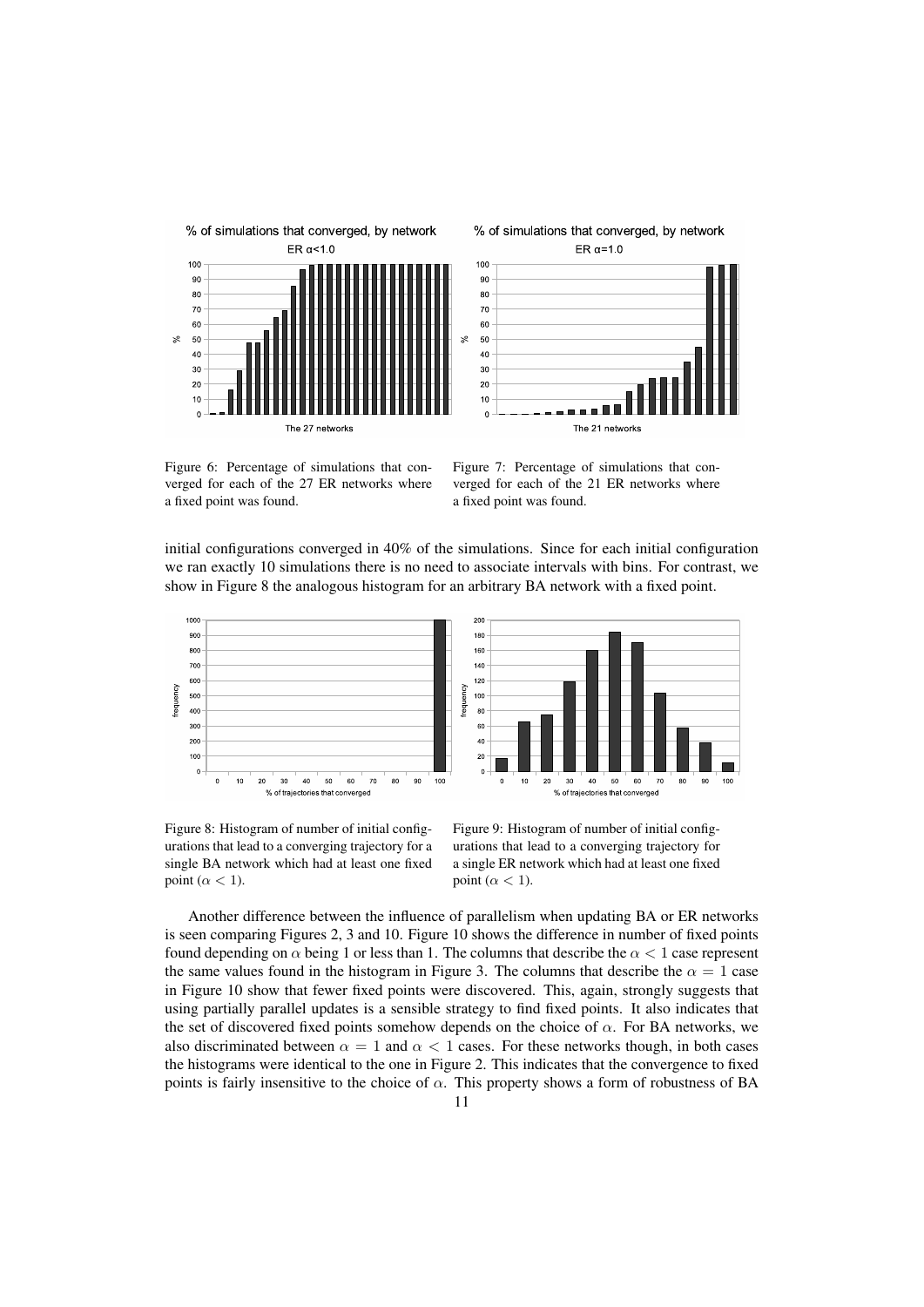networks.



Figure 10: Frequency of number of fixed points for ER networks for the  $\alpha = 1$  and  $\alpha < 1$  cases.

#### *4.3. Time and work until convergence*

For BA networks, Figures 11 and 12 represent the mean and maximum time/work to reach the fixed point for *only* the simulations that reached it. This means, for  $\alpha < 1$ , each column gives the average and maximum over 35000 simulations, while for  $\alpha = 1$  the values were computed over a smaller sample because only ∼28.9% of the runs ended before the time horizon was reached. This makes the values of the rightmost column of each figure somewhat incomparable with the others.

In Figure 11 we note how the average time changes with  $\alpha$ . The qualitative behavior of the results are in part intuitive. If  $\alpha = 0$  we expect the time to be high, since not much work is done per iteration. We also expected the time to increase when  $\alpha$  approaches 1, because the system becomes more deterministic and tends to imitate the behavior of the  $\alpha = 1$  case. Therefore, the cycles of the deterministic trajectories become metastable regions of the stochastic trajectories.

Note that the average number of iterations for  $\alpha = 1$  is smaller than for all the values for  $\alpha$  < 1. The comparison is not fair, though, because the parallel update rule is not a reliable way to find fixed points. With respect to the amount of work, we can notice, as expected, that small values of  $\alpha$  become very competitive (see Figure 12). One possible explanation for the parallel simulations outperforming the  $\alpha < 1$  cases (neglecting the lack of robustness, of course) is as follows: The  $\alpha = 1$  updates are prone to solve only the "simple instances" of the problem. That is, only very stable fixed points located close to the initial configurations are likely to be found.

To make a fair comparison between the  $\alpha < 1$  and  $\alpha = 1$  situations, we recompute the statistics but only for the cases where the deterministic model found a fixed point. This means, we considered only the pairs (network  $G$ , initial configuration s) such that the deterministic trajectory of G starting from s reached a fixed point. Figures 13 and 14 show the results. From comparison against Figures 11 and 12 we notice that the average times of the simulations for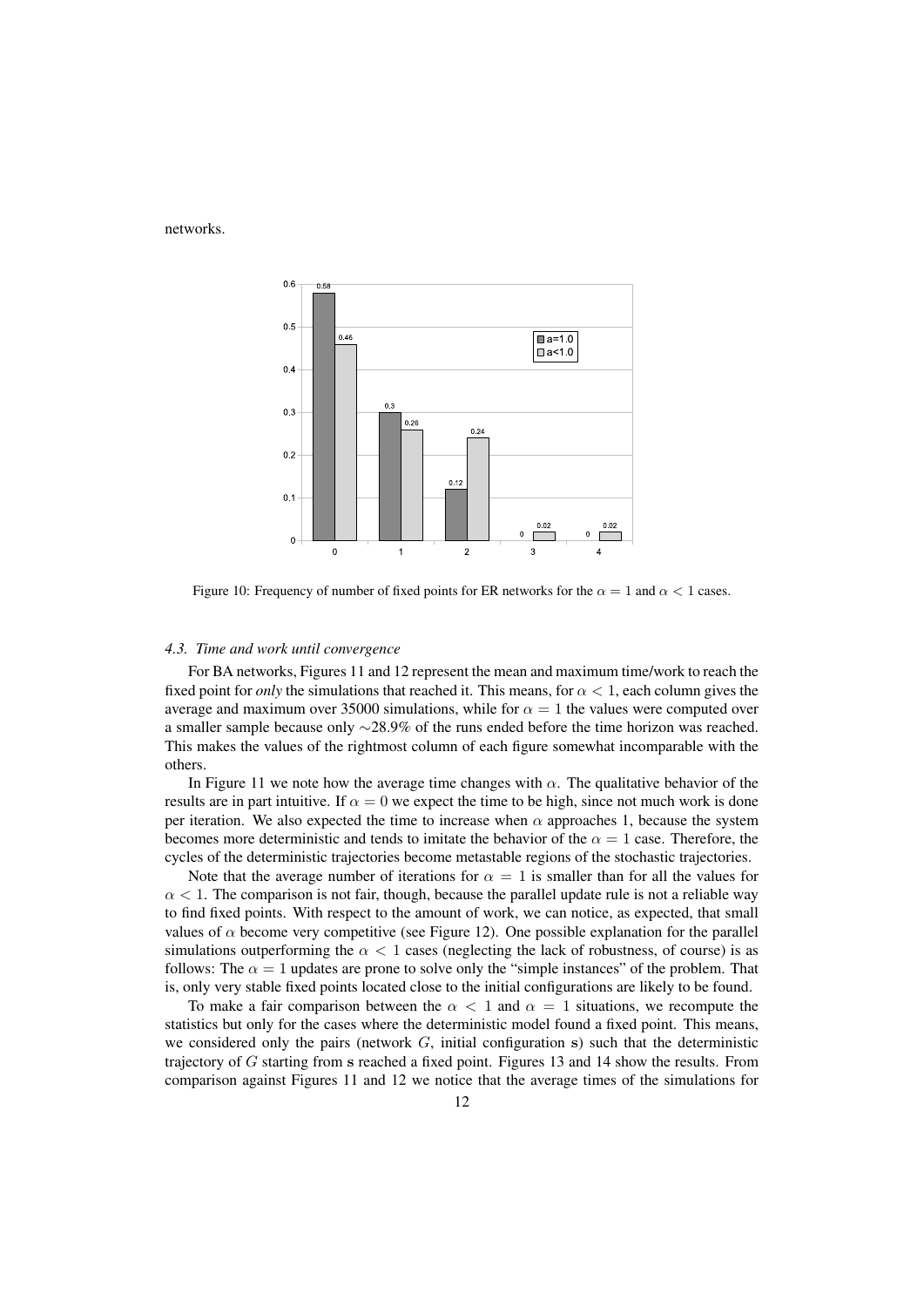









Figure 13: Filtered convergence time for BA networks

Figure 14: Filtered convergence work for BA networks

 $\alpha$  < 1 actually decreased. This supports the hypothesis of  $\alpha$  = 1 working mostly for simple instances of the problem. The differences in running time may not be considered substantial though and the problem requires further study.

For ER networks, Figures 15 and 16 are the mean and maximum times/work to reach the fixed point for *only* the simulations that reached it. This means, for  $\alpha < 1$ , each column gives the average and maximum over 27000 simulations, while for  $\alpha = 1$  the values were computed over a smaller sample because only ∼24% of the runs ended before the time horizon was reached. In this case we did not compute the averages/maximums for the stochastic model restricting the networks and initial conditions to those that reached a fixed point with deterministic updates. There was no qualitative difference between the results for BA networks (Figures 11 and 12) and the times for ER networks. Data suggests that ER networks are slower to converge than BA systems.

# *4.4. Discussion*

The mathematical concept of fixed points play a central role in Systems Biology. For example, as stated in [38], "Huang and coworkers [31] provided the first evidence that mammalian cell types might correspond to attractors of a high dimensional dynamical system."

We will make the case that RBNs, as defined here, have a behavior that resembles that of natural networks. In fact, it is well known that gene expression/repression changes according to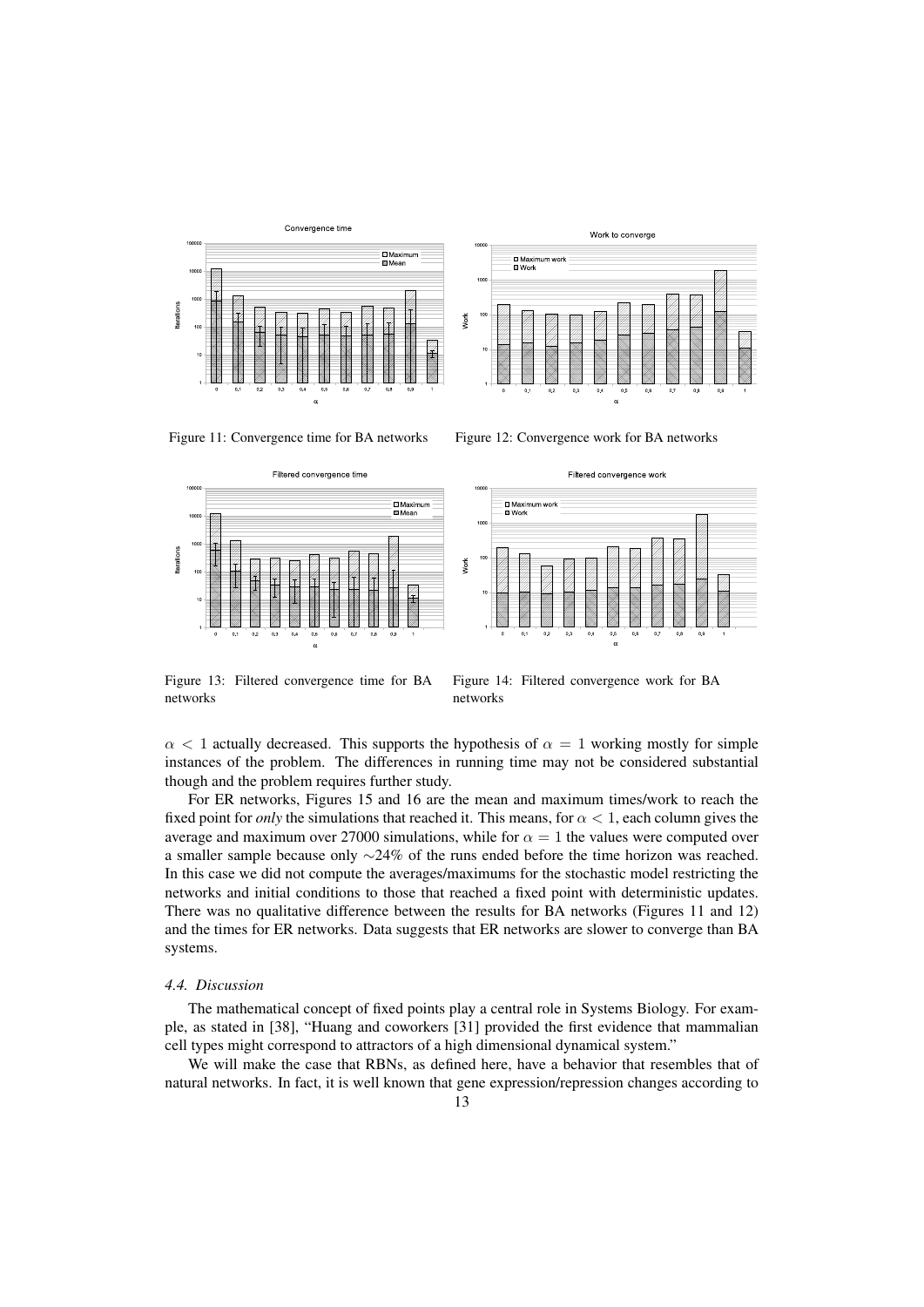



Figure 15: Convergence time for ER networks Figure 16: Convergence work for ER networks

external signals, such as temperature or availability of nutrients and/or oxygen. This can be modeled easily by setting the values of input nodes depending on the external signals. Considering only the case of rapid responses to external challenges, for example to achieve homeostasis, we will also assume that gene expression state is (after the transient) *mostly* function of the external signals. This is consistent with the assumtions in [27]. In terms of the model this means the fixed point should be function of the values of the input nodes. Although stochasticity sometimes plays an important role in cell dynamics [33], for purposes of discussion we will assume that for each set of external signals there should be one or a small number of fixed points. Another property is stability, meaning the fixed point should have a large basin of attraction. Another desirable feature is that the fixed point(s) should be reached "quickly." By quickly, we mean that the number of transitions should be small compared to the total number of possible configurations. Finally, the behavior of the model should not depend dramatically on the choice of  $\alpha$ .

Our simulations with asynchronous updates on BA networks showed all properties mentioned above. The theorem in Subsection 2.1, together with the histogram in Figure 2 show that the number of fixed points is, with high probability, close to one. The fact that all trajectories converged, as shown in Figure 4 indicated that the model is robust *regardless* of the choice of  $\alpha$ , as long as it is less than 1. With respect to the speed of convergence, the average number of iterations to reach a fixed-point is small compared to the number of possible configurations, which was about  $2^{63}$  in all the numerical experiments. Our results contrast with those presented in [19], were they show that the behavior of their asynchronous RBNs was highly sensitive to changes in the way or randomly picking up the nodes to be updated. This does not contradict our findings as their assigning of update functions to vertices and their algorithm to create the topology differs from ours. In particular, they were assigning to *every node* a generalization of cellular automata rule 126. An anonymous reviewer suggested that perhaps the difference in behavior between the BA and ER GRN could be explained by the former being in the ordered phase, and the later being in the chaotic phase. This is an interesting possibility. Since BA networks have a free scale exponent of 3 and, using the same notation as in [5], we chose update rules with uniform probability  $p = 1/2$ , our BA GRN are well in ordered phase. Our ER GRNs have a mean connectivity value  $k = 2$ . Therefore, by Equation (8) in [5], they are on the boundary between the ordered and chaotic phases. This could explain the qualitative differences in behavior and prompts for further research.

Of course, the goal of the model is to provide insight on biological processes. The most remarkable observation is that the three aforementioned properties appeared in the simulations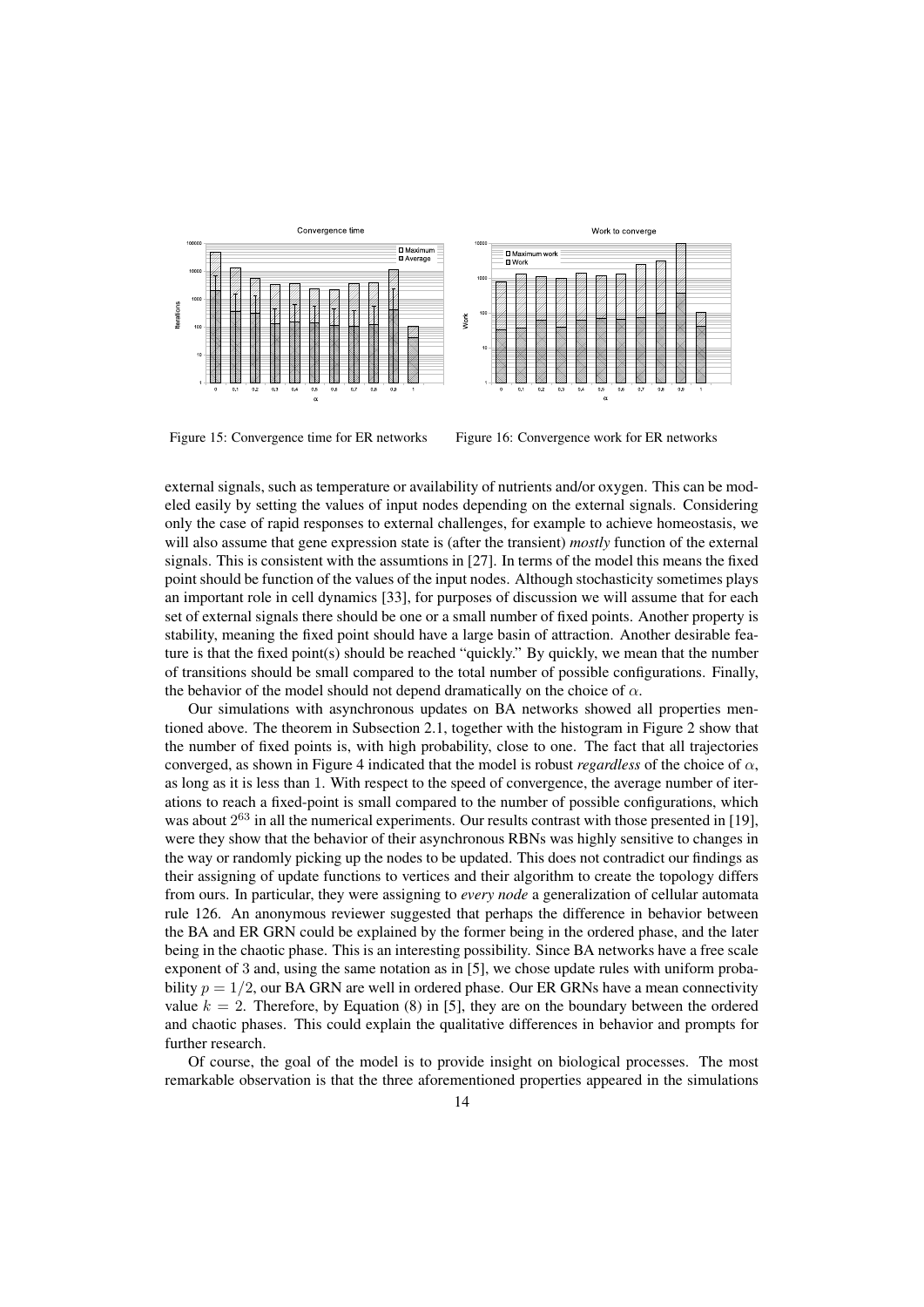without requiring any kind of deliberate design. The network topologies, the dynamics and vertices to be updates were selected at random. Yet, the behavior was as desired, *as long as the network was BA and*  $\alpha < 1$ . This suggests that the prevalent scale–free topologies in natural GRNs [4] could be a major factor in robustness of living cells. Also note that updating nodes picked randomly is not the only way of adding non-determinism to a RBN. In [55], they considered the existence of noise while evaluating the (synchronous) update rules and they analyzed the shift among multiple basins of attraction resulting from this stochastic perturbation. They present the idea that some biological processes may rely on the relative stability of network states. It is conceivable that topological properties of the network affect the expected passage time (from one basin to another) just as it affects the distribution on the number of fixed points, so more study on this is necessary.

As an aside, finding fixed points of a Boolean network is equivalent to finding satisfying assignments to Boolean formulas. This is the well known *SAT* problem in Computer Science, and it is believed to be computationally hard if we consider the worst case running time [1]. However, the results shown in Figures 12, 14 and 16, which imply fast convergence, suggest that the asynchronous update rule provides us with an efficient heuristic to find fixed points or satisfying assignments.

# 5. Conclusions

We analyzed the tendency to reach a fixed point, the number of iterations and the work needed to converge to it for different families of Boolean networks and update policies. We summarize our results as follows:

- a) Using partial parallelism (i.e,  $\alpha$  < 1), the likehood of the trajectory to reach a fixed point increases. This happens regardless of the topology.
- b) For BA networks the choice of  $\alpha$  is not very important from the convergence point of view, as long as it is less than one. We base this conclusion on the fact that we could not find a simple example of a network not converging to a fixed point provided that it has 1.
- c) For BA networks the choice of  $\alpha$  is not very important from the work point of view, as long as it is less than one. This follows from the analysis of the filtered case. The work is about the same as in the  $\alpha = 1$  case, while full parallelism increases the likehood of being trapped in a cycle.
- d) For ER networks the choice of  $\alpha$  is relevant from the work point of view, when it is less than 1. The set of points discovered seems to be somehow dependent on the choice of  $\alpha$ .
- e) The combination of BA networks and using  $\alpha < 1$  for the updates was enough to impose dynamical properties which are similar to those observed in nature.

## References

- [1] T. Akutsu, S. Kuhara, O. Maruayama, S. Miyano. *Identification of gene regulatory networks by strategic gene disruptions and gene overexpressions.* Proc. Ninth ACM-SIAM Symp. on Discrete Algorithms, 1998, pp. 695702.
- [2] R. Albert and A.-L. Barabási. *Statistical mechanics of complex networks*. Rev. Modern Phys. 74 (1) (2002) 47-97.
- [3] R. Albert and H.G. Othmer. *The topology of the regulatory interactions predicts the expression pattern of the segment polarity genes in Drosophila melanogaster.* Journal of Theoretical Biology 223 (2003) 1–18.
- [4] R. Albert. *Scale-free networks in cell biology.* Journal of Cell Science 118 (2005), 4947–4957.
- [5] M. Aldana, S. Coppersmith and L.P. Kadanoff. *Boolean dynamics with random couplings.* In Perspectives and Problems in Nonlinear Science, Springer Applied Mathematical Sciences Series, Springer, Berlin 2003, 23–89.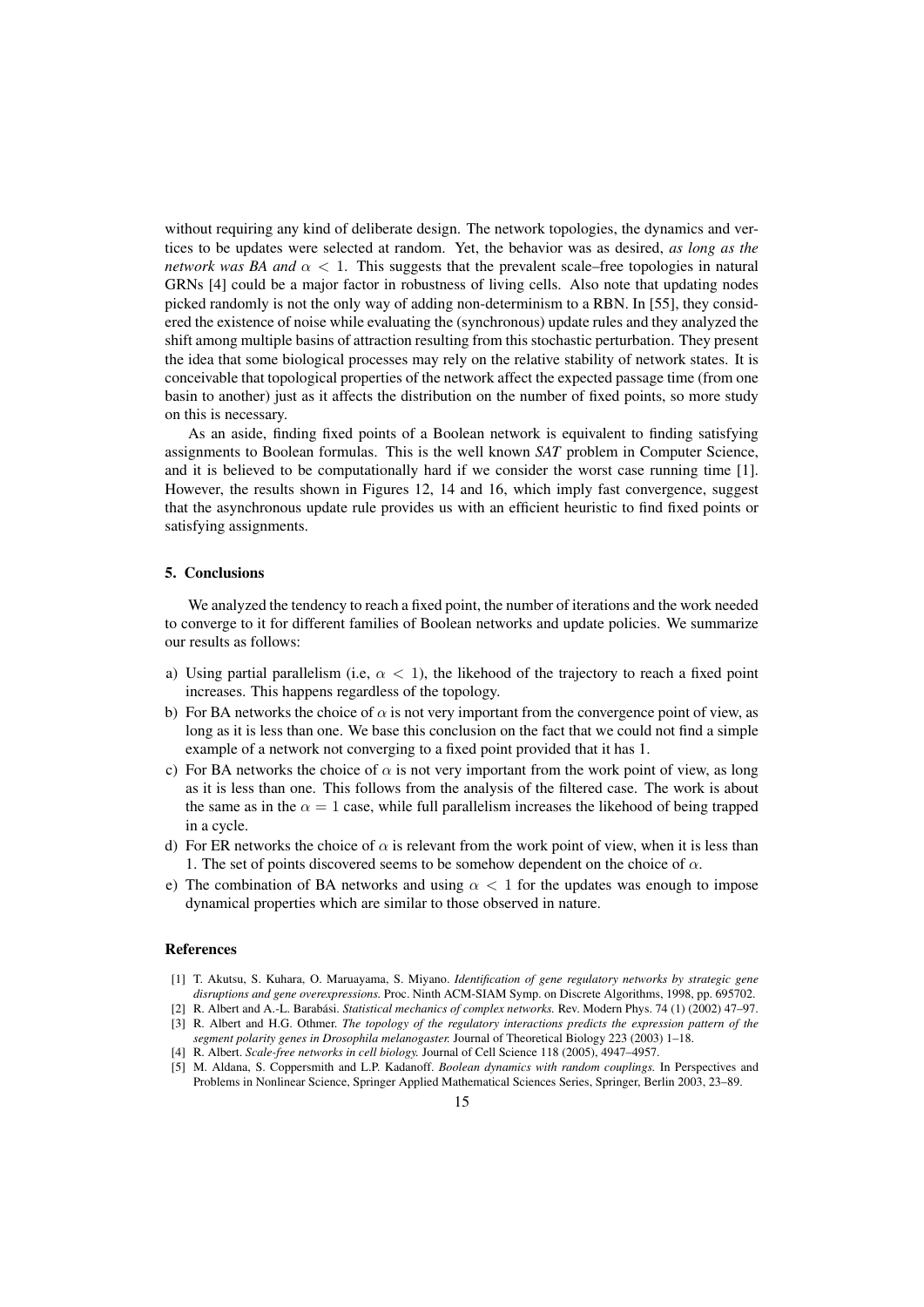- [6] M. Aldana. *Boolean dynamics of networks with scale-free topology.* Physica D 185 (2003) 45–66.
- [7] E.R. Álvarez-Buylla, Á. Chaos, M. Aldana, M. Benítez, Y. Cortes-Poza, C. Espinosa-Soto, D.A. Hartasánchez, R.B. Lotto, D. Malkin, G.J. Escalera-Santos and P. Padilla-Longoria. *Floral morphogenesis: Stochastic explorations of a gene network epigenetic landscape.* PLoS ONE 3(11) (2008): e3626.
- [8] J. Aracena, E. Goles, A. Moreira and L. Salinas. *On the robustness of update schedules in Boolean networks.* Biosystems 97, Issue 1, July 2009, 1–8.
- [9] A.-L. Barabási and R. Albert *Emergence of scaling in random networks*. Science 286 (5439) (1999) 509–512.
- [10] U. Bastolla and G. Parisi. *Closing probabilities in the Kauffman model: An annealed computation.* Physica D 98, 1–25 (1996).
- [11] H. Bersini and V. Detours. *Asynchrony induces stability in cellular automata based models.* Proceedings of the Fourth International Workshop on the Synthesis and Simulation of Living Systems: Articial Life IV, MIT Press, 1994.
- [12] A. Bhattacharjya and S. Liang. *Power-Law distributions in some random Boolean networks.* Phys. Rev. Lett. 77, 1644–1647 (1996).
- [13] S. Bilke and F. Sjunnesson. *Stability of the Kauffman model.* Phys. Rev. E 65 (2001) 016129.
- [14] C. Christensena, A. Gupta, C.D. Maranasand and R Albert. *Large-scale inference and graph-theoretical analysis of gene-regulatory networks in B. Subtilis.* Physica A (2007) 796–810.
- [15] Ch. Damiani, M. Villani, Ch. Darabos and M. Tomassini. *Dynamics of interconnected Boolean networks with scale-free topology.* Artificial Life and Evolutionary Computation, proceeding of WIVACE 2008, World Scientific Publication, 27–283.
- [16] C. Daizhan and Q. Hongsheng. *A linear representation of dynamics of Boolean networks.* IEEE Transactions on Automatic Control, vol. 55, no 10, 2251–2258 (2010)
- [17] Ch. Darabos, M. Tomassini and M. Giacobini. *Dynamics of unperturbed and noisy generalized Boolean networks.* Journal of Theoretical Biology 260-4, (2009) 531–544.
- [18] E.H. Davidson, J.P. Rast, P. Oliveri, A. Ransick, C. Calestani, C.-H. Yuh, T. Minokawa, G. Amore, V. Hinman, C. Arenas-Mena, O. Otim, C.T. Brown, C. B. Livi, P.Y. Lee, R. Revilla, Al.G. Rust, Z. jun Pan, M.J. Schilstra, P.J.C. Clarke, M.I. Arnone, L. Rowen, R. A. Cameron, D.R. McClay, L. Hood and H. Bolouri. *A genomic regulatory network for development.* Science 295 (5560) (2002) 1669–1678.
- [19] X. Deng, H. Geng, M.T. Matache. *Dynamics of asynchronous random Boolean networks with asynchrony generated by stochastic processes*. Biosystems 88(1–2):16–34, (March 2007).
- [20] B. Derrida and Y. Pomeau. *Random networks of automata: A simple annealed approximation.* Europhysics Letters 1 (2) (1986) 45–49.
- [21] E. Dubrova and M. Teslenko. *A SAT-based algorithm for finding attractors in synchronous boolean networks.* IEEE/ACM Transactions on Computational Biology and Bioinformatics (TCBB) 8.5: 1393–1399, (2011)
- [22] R. Edwards and L. Glass. *A calculus for relating the dynamics and structure of complex biological networks.* Advances in Chemical Physics, Vol. 132, John Wiley & Sons, New York (2006), 151–178.
- [23] P. Erdös and A. Rényi. *On random graphs*. Publicationes Mathematicae 6 (1959): 290–297.
- [24] N. Fatès, N. Schabanel, D. Regnault and É. Thierry. Asynchronous behavior of double-quiescent elementary cellu*lar automata.* Proceedings of LATIN 2006: 7th Latin American Symposium, LNCS 3887, 2006, 455– 466.
- [25] J. J. Fox and C.C. Hill. *From topology to dynamics in biochemical networks.* Chaos 11 (4) (2001) 809–815.
- [26] A. Garg, K. Mohanram, A. Di Cara, G. De Micheli and I. Xenarios. *Modeling stochasticity and robustness in gene regulatory networks.* Bioinformatics, 25(12), i101–i109. (2009)
- [27] A. Gasch, P. Spellman, C. Kao, O. Carmel-Harel,M. Eisen ,G. Storz,D. Botstein and P. Brown. *Genomic expression programs in the response of yeast cells to environmental changes.* Molecular Biology of the Cell. 11(12) 4241–4257 (December 2000)
- [28] C. Gershenson. *Updating schemes in random Boolean networks: Do they really matter?* Proceedings of the Ninth International Conference on the Simulation and Synthesis of Living Systems, MIT Press, 2004, 238–243.
- [29] S.F. Greenbury, I.G. Johnston, M.A. Smith, J.P. Doye and A.A. Louis. *The effect of scale-free topology on the robustness and evolvability of genetic regulatory networks.* Journal of theoretical biology, 267(1), 48–61, (2010).
- [30] I. Harvey and T. Bossomaier. *Time out of joint: Attractors in asynchronous random Boolean networks.* Proceedings of the Fourth European Conference on Artificial Life (ECAL97), MIT Press, 199, 67–75.
- [31] S. Huang, G. Eichler, Y. Bar-Yam and D.E. Ingber. *Cell fates as high-dimensional attractor states of a complex gene regulatory network.* Phys. Rev. Lett. 94: 128701 (2005).
- [32] K. Iguchi, S Kinoshita and H.S. Yamada. *Boolean dynamics of Kauffman models with a scale-free network.* Journal of Theoretical Biology 247:1, (2007) 138–151.
- [33] M. Kaern, T. C. Elston, W. J. Blake and James J. Collins. *Stochasticity in gene expression: from theories to phenotypes*, Nature Reviews Genetics 6, 451–464 (June 2005).
- [34] S. Kauffman. *Metabolic stability and epigenesis in randomly constructed genetic nets.* Journal of Theoretical Biology 22:3 (1969) 437–467.